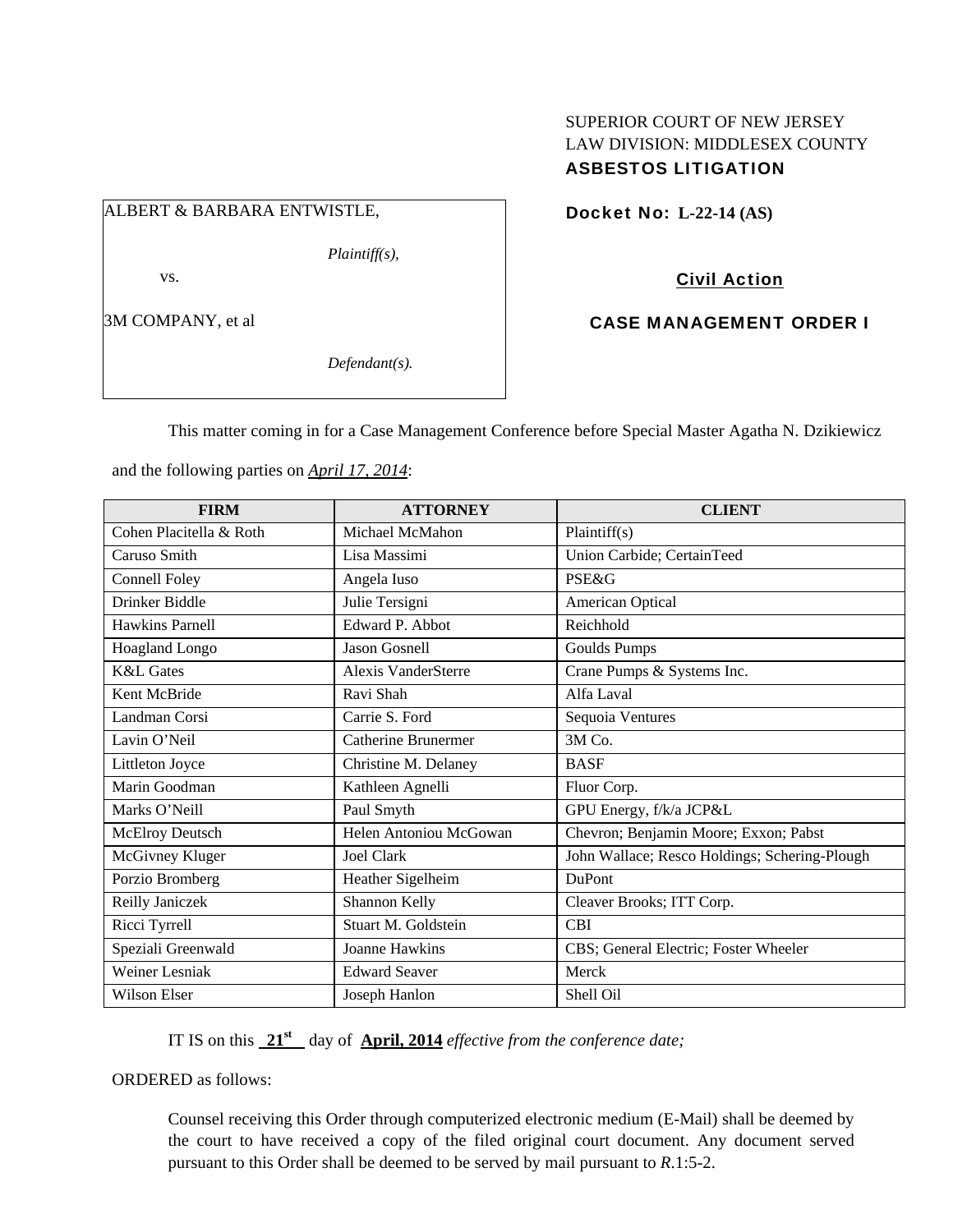Defense counsel shall notify plaintiffs' counsel within thirty (30) days of the date of this Order if their client was incorrectly named in the Complaint. Counsel may be barred from raising this defense at a later time for failure to comply.

### **DISCOVERY**

| April 25, 2014  | Defendants shall serve answers to standard interrogatories by this date.                                                                                                                                    |
|-----------------|-------------------------------------------------------------------------------------------------------------------------------------------------------------------------------------------------------------|
| May 23, 2014    | Plaintiff shall propound supplemental interrogatories and document requests by this<br>date.                                                                                                                |
| June 23, 2014   | Defendants shall serve answers to supplemental interrogatories and document<br>requests by this date.                                                                                                       |
| May 23, 2014    | Defendants shall propound supplemental interrogatories and document requests by<br>this date.                                                                                                               |
| June 23, 2014   | Plaintiff shall serve answers to supplemental interrogatories and document requests<br>by this date.                                                                                                        |
| August 1, 2014  | Fact discovery, including depositions, shall be completed by this date. Plaintiff's<br>counsel shall contact the Special Master within one week of this deadline if all fact<br>discovery is not completed. |
| August 15, 2014 | Depositions of corporate representatives shall be completed by this date.                                                                                                                                   |

### **EARLY SETTLEMENT**

August 29, 2014 Settlement demands shall be served on all counsel and the Special Master by this date.

### **SUMMARY JUDGMENT MOTION PRACTICE**

- August 22, 2014 Summary judgment motions shall be filed no later than this date.
- September 19, 2014 Last return date for summary judgment motions.

#### **MEDICAL DEFENSE**

- May 9, 2014 Any defendant wishing to present a medical defense shall advise all counsel of its intention by entering a Notice of Appearance of Defense Medical Counsel by this date. Any defendant who does not file such an appearance by this date may be foreclosed from asserting a medical defense.
- June 30, 2014 Plaintiff shall serve medical expert reports by this date.
- June 30, 2014 Plaintiff is to arrange for the transfer of pathology specimens and x-rays, if any, by this date.

\_\_\_\_\_\_\_\_\_\_\_\_\_\_\_\_\_\_\_\_\_\_\_\_\_\_\_\_\_\_\_\_\_\_\_\_\_\_\_\_\_\_\_\_\_\_\_\_\_\_\_\_\_\_\_\_\_\_\_\_\_\_\_\_\_\_\_\_\_\_\_\_\_\_\_\_\_\_\_\_\_\_\_\_\_\_\_\_\_\_\_\_\_\_\_\_\_\_\_\_\_\_\_\_\_\_\_\_\_\_